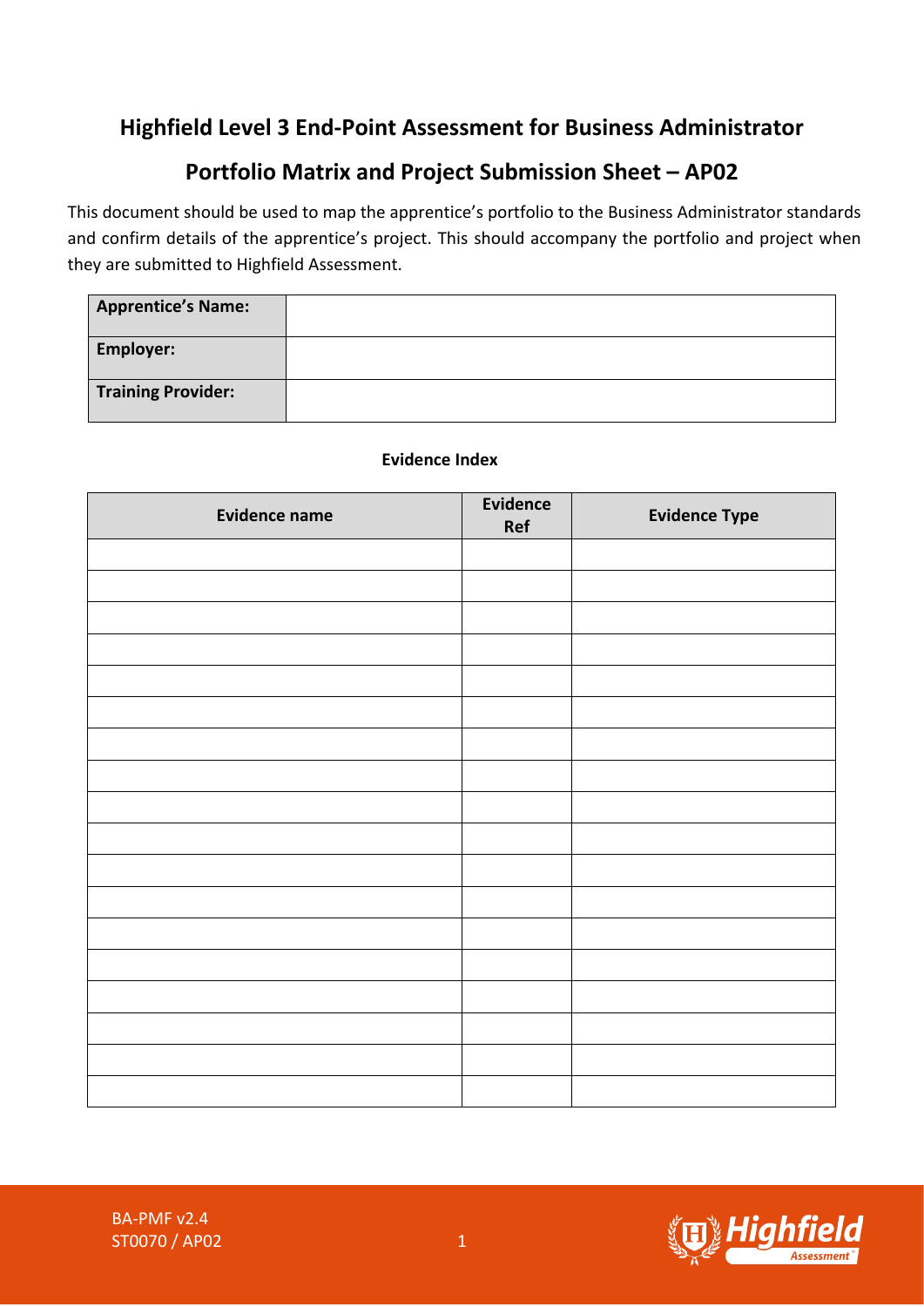| <b>Ref</b> | <b>Assessment Criteria</b>                                                                 | Evidence<br><b>Ref</b> | <b>Location</b><br>/Page in<br><b>Evidence</b> |
|------------|--------------------------------------------------------------------------------------------|------------------------|------------------------------------------------|
|            | The organisation                                                                           |                        |                                                |
| K1.1       | Identify the organisation's:                                                               |                        |                                                |
|            | purpose                                                                                    |                        |                                                |
|            | aims                                                                                       |                        |                                                |
| K1.2       | ways of working<br>Describe how to apply the above in the context of the local (or sector) |                        |                                                |
|            | environment                                                                                |                        |                                                |
| K1.3       | Demonstrate a thorough understanding of the organisation's:                                |                        |                                                |
|            | purpose                                                                                    |                        |                                                |
|            | aims                                                                                       |                        |                                                |
|            | ways of working                                                                            |                        |                                                |
|            | <b>Value of their skills</b>                                                               |                        |                                                |
| K2.1       | Describe the structure of the organisation                                                 |                        |                                                |
| K2.2       | Explain how own work contributes to the organisation                                       |                        |                                                |
| K2.3       | Explain how different teams support each other                                             |                        |                                                |
| K2.4       | Explain how to promote the value of their work and how this contributes                    |                        |                                                |
|            | to the organisation                                                                        |                        |                                                |
|            | <b>Stakeholders</b>                                                                        |                        |                                                |
| K3.1       | Explain how to work with stakeholders to achieve results                                   |                        |                                                |
| K3.2       | Describe how to liaise with the following customers:                                       |                        |                                                |
|            | internal                                                                                   |                        |                                                |
|            | external                                                                                   |                        |                                                |
|            | suppliers<br>stakeholders inside or outside the UK                                         |                        |                                                |
| K3.3       | Explain how to go beyond expectations to build constructive                                |                        |                                                |
|            | relationships with stakeholders                                                            |                        |                                                |
|            | <b>Relevant regulation</b>                                                                 |                        |                                                |
| K4.2       | Outline relevant laws and regulations and how to consistently follow                       |                        |                                                |
|            | them                                                                                       |                        |                                                |
| K4.3       | Demonstrate a thorough knowledge of relevant laws and regulations                          |                        |                                                |
|            | and how to consistently follow them                                                        |                        |                                                |
| K4.4       | Describe how to champion adherence to relevant laws and regulations                        |                        |                                                |
|            | within the organisation                                                                    |                        |                                                |
|            | <b>Policies</b>                                                                            |                        |                                                |
| K5.1       | Describe how to follow the organisation's internal policies                                |                        |                                                |

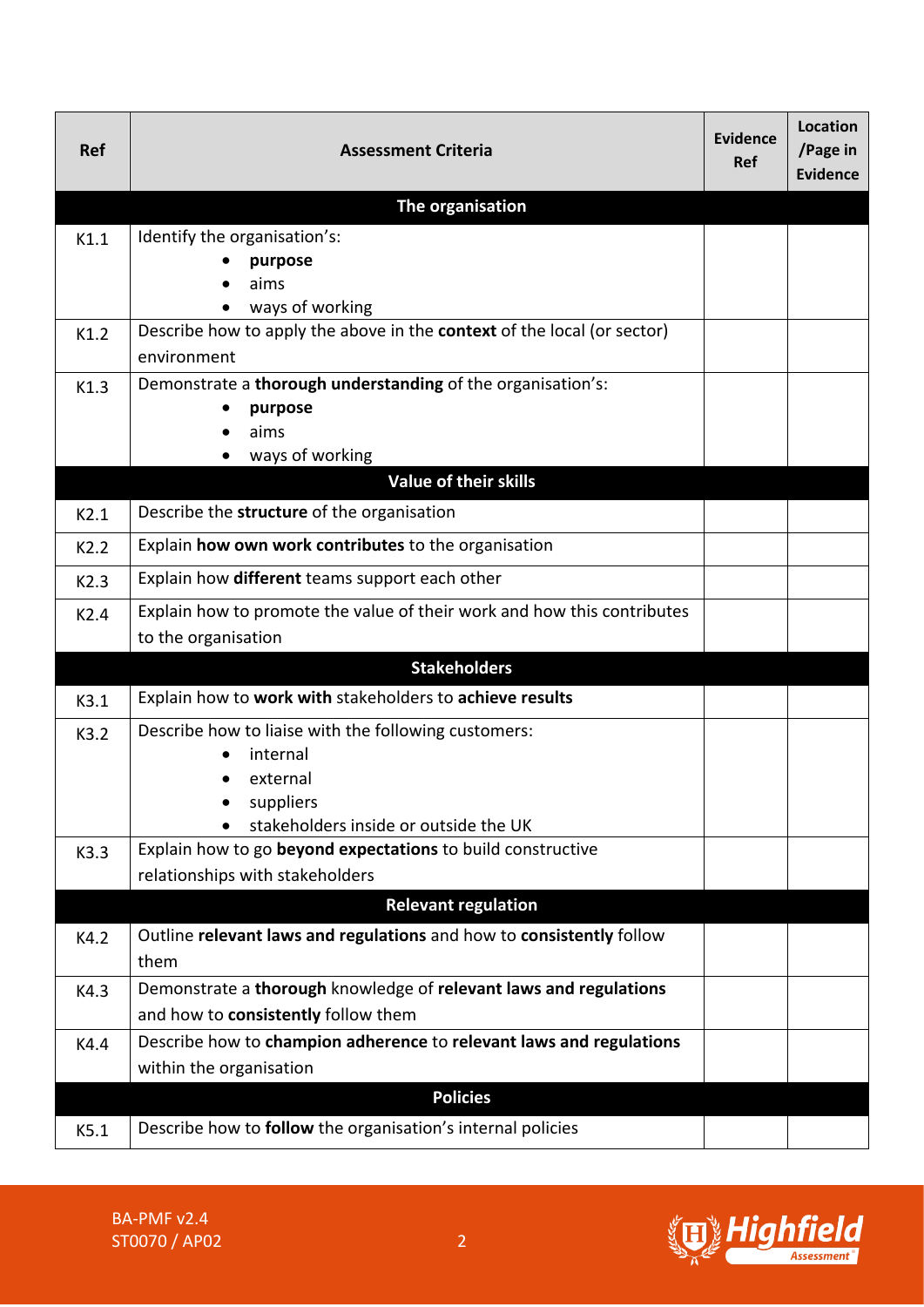| <b>Ref</b>       | <b>Assessment Criteria</b>                                                                                                | Evidence<br><b>Ref</b> | <b>Location</b><br>/Page in<br><b>Evidence</b> |  |
|------------------|---------------------------------------------------------------------------------------------------------------------------|------------------------|------------------------------------------------|--|
| K5.2             | Describe how to <b>promote</b> the organisation's internal policies including<br>key business policies relating to sector |                        |                                                |  |
|                  | <b>External environment factors</b>                                                                                       |                        |                                                |  |
| K8.2             | Identify external factors affecting the organisation                                                                      |                        |                                                |  |
| K8.3             | Describe how external factors relate to own role                                                                          |                        |                                                |  |
| K8.4             | Demonstrate a deep understanding of the external factors facing the<br>organisation                                       |                        |                                                |  |
| K8.5             | Describe the placement of the organisation within the international/                                                      |                        |                                                |  |
|                  | global market (where necessary)                                                                                           |                        |                                                |  |
|                  | IT                                                                                                                        |                        |                                                |  |
| S1.1             | Use IT packages, specifically to:                                                                                         |                        |                                                |  |
|                  | write letters or emails<br>record and analyse information                                                                 |                        |                                                |  |
| S1.2             | Consistently demonstrate use of IT packages, providing:                                                                   |                        |                                                |  |
|                  | varied examples                                                                                                           |                        |                                                |  |
|                  | quality examples                                                                                                          |                        |                                                |  |
| S1.3             | Coach others in the use of IT                                                                                             |                        |                                                |  |
|                  | <b>Record and document production</b>                                                                                     |                        |                                                |  |
| S2.1             | Ensure that records are accurate, and rarely require correction                                                           |                        |                                                |  |
| S2.2             | Ensure that records are treated confidentially, in compliance with the                                                    |                        |                                                |  |
|                  | organisation's procedures                                                                                                 |                        |                                                |  |
| S2.3             | Propose recommendations and solutions that only need minor                                                                |                        |                                                |  |
|                  | improvements                                                                                                              |                        |                                                |  |
| S2.4             | Support others with the production of documents                                                                           |                        |                                                |  |
| S2.5             | Ensure that records are consistently accurate and confidential                                                            |                        |                                                |  |
| S2.6             | Recommend insightful improvements that result in a clear benefit to the                                                   |                        |                                                |  |
|                  | organisation                                                                                                              |                        |                                                |  |
| S <sub>2.7</sub> | Coach others and provide relevant feedback                                                                                |                        |                                                |  |
|                  | <b>Communications</b>                                                                                                     |                        |                                                |  |
| S5.1             | Demonstrate clear communication, both written and verbal                                                                  |                        |                                                |  |
| S5.2             | Answer questions from inside and outside of the organisation,                                                             |                        |                                                |  |
|                  | representing the organisation or department                                                                               |                        |                                                |  |
| S5.3             | Use appropriate communication channels dependent on the subject                                                           |                        |                                                |  |
|                  | matter                                                                                                                    |                        |                                                |  |
| S5.4             | Communication is consistently clear, both written and verbally                                                            |                        |                                                |  |

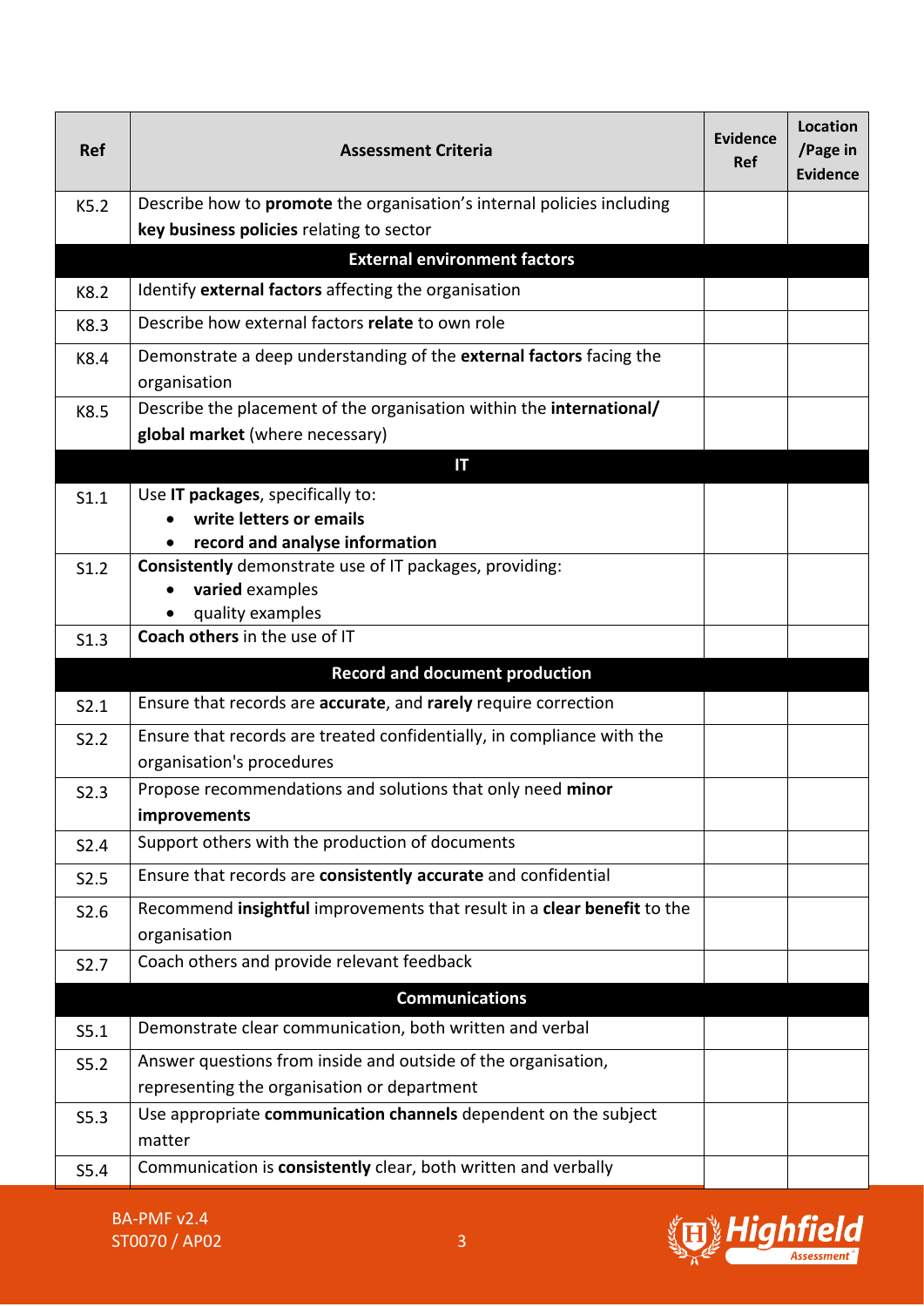| <b>Ref</b> | <b>Assessment Criteria</b>                                                                    | <b>Evidence</b><br><b>Ref</b> | Location<br>/Page in<br>Evidence |
|------------|-----------------------------------------------------------------------------------------------|-------------------------------|----------------------------------|
| S5.5       | Champions an appropriate choice of communication channels                                     |                               |                                  |
|            | <b>Quality</b>                                                                                |                               |                                  |
| S6.1       | Checks own work before submission and makes improvements                                      |                               |                                  |
| S6.2       | Produce work that is largely accurate and meets expectations                                  |                               |                                  |
| S6.3       | Identify areas for improvement and can justify why                                            |                               |                                  |
| S6.4       | Promote best practice examples of administration, such as accurate<br>records                 |                               |                                  |
| S6.5       | Take ownership for work and apply processes to check it                                       |                               |                                  |
| S6.6       | Produce work that is consistently accurate and meets the agreed<br>outcomes                   |                               |                                  |
| S6.7       | Identify, recommend and implement process improvements                                        |                               |                                  |
| S6.8       | Proactively coach others and communicate requirements for work                                |                               |                                  |
|            | <b>Planning and organisation</b>                                                              |                               |                                  |
| S7.1       | Effectively plan work to achieve deadlines                                                    |                               |                                  |
| S7.2       | Manage resources effectively, e.g. equipment or facilities                                    |                               |                                  |
| S7.3       | Effectively organise meetings and events                                                      |                               |                                  |
| S7.4       | Take responsibility for logistics, e.g. travel and accommodation                              |                               |                                  |
| S7.5       | Make plans that efficiently maximise resources and personally ensures<br>results are achieved |                               |                                  |
| S7.6       | Proactively take responsibility for areas of logistics                                        |                               |                                  |

| Professionalism  |                                                                        |  |  |
|------------------|------------------------------------------------------------------------|--|--|
| B <sub>1.1</sub> | Consistently behaves in a professional way                             |  |  |
| B <sub>1.2</sub> | Shows punctuality                                                      |  |  |
| <b>B1.3</b>      | Show respect for others                                                |  |  |
| <b>B1.4</b>      | Show personal presentation                                             |  |  |
| <b>B1.5</b>      | Follow the standard of conduct required by the organisation            |  |  |
| <b>B1.6</b>      | Is a role model                                                        |  |  |
| <b>B1.7</b>      | Show professionalism in their conduct                                  |  |  |
| <b>B1.8</b>      | Show respect for others, irrespective of background, even in difficult |  |  |
|                  | circumstances                                                          |  |  |



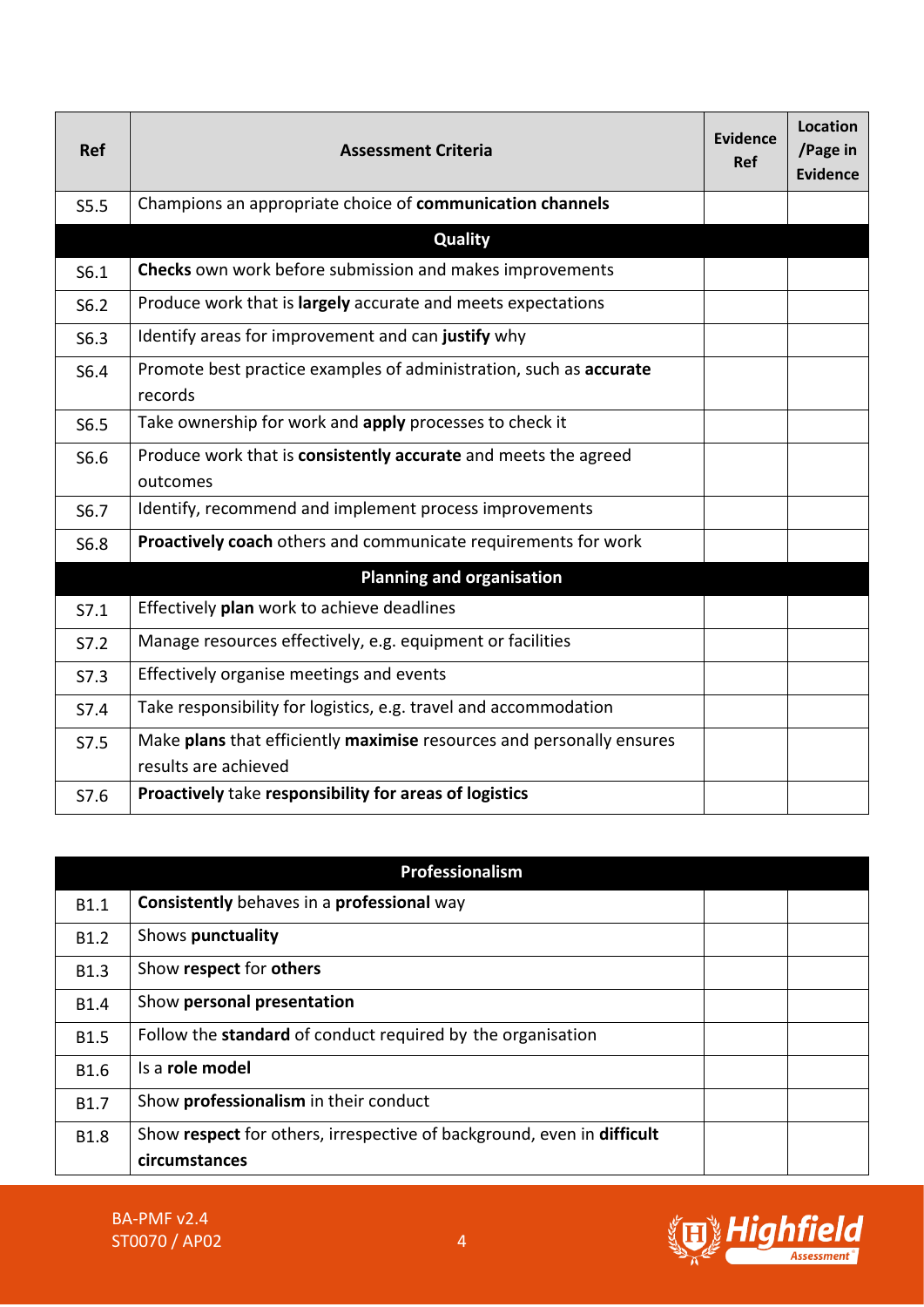| B1.9             | Can be relied upon to represent the team                                |  |
|------------------|-------------------------------------------------------------------------|--|
| B1.10            | Can be an <b>ambassador</b> for the organisation                        |  |
|                  | <b>Personal qualities</b>                                               |  |
| B <sub>2.1</sub> | Regularly show:                                                         |  |
|                  | integrity                                                               |  |
|                  | reliability                                                             |  |
|                  | positivity                                                              |  |
|                  | self-motivation                                                         |  |
| B <sub>2.2</sub> | Always show and encourage others to show more of:                       |  |
|                  | integrity                                                               |  |
|                  | reliability                                                             |  |
|                  | positivity                                                              |  |
|                  | self-motivation                                                         |  |
|                  | <b>Managing performance</b>                                             |  |
|                  |                                                                         |  |
| B3.1             | Clarifies requirements and takes responsibility for work produced       |  |
| <b>B3.2</b>      | Acts with responsibility and delivers their work to the right level of  |  |
|                  | quality without requiring additional supervision and coaching           |  |
| <b>B3.3</b>      | Asks for feedback and takes feedback on board                           |  |
| <b>B3.4</b>      | Show a strong personal responsibility for all aspects of work           |  |
| <b>B3.5</b>      | Can work with minimal supervision, while adhering to:                   |  |
|                  | policies                                                                |  |
|                  | procedures                                                              |  |
|                  | standards                                                               |  |
| <b>B3.6</b>      | Takes responsibility for their own development by continually assessing |  |

|             | <b>Adaptability</b>                                          |  |
|-------------|--------------------------------------------------------------|--|
| B4.1        | <b>Accept change</b>                                         |  |
| B4.2        | Respond positively to change                                 |  |
| B4.3        | <b>Evaluate</b> the impact of any change                     |  |
| B4.4        | Seeks to use change to improve their work                    |  |
|             | <b>Responsibility</b>                                        |  |
| <b>B5.1</b> | <b>Accept</b> personal responsibility for their own work     |  |
| <b>B5.2</b> | Deliver their work on time and to the right level of quality |  |
| <b>B5.3</b> | Demonstrate ownership and willingness to see work completed  |  |